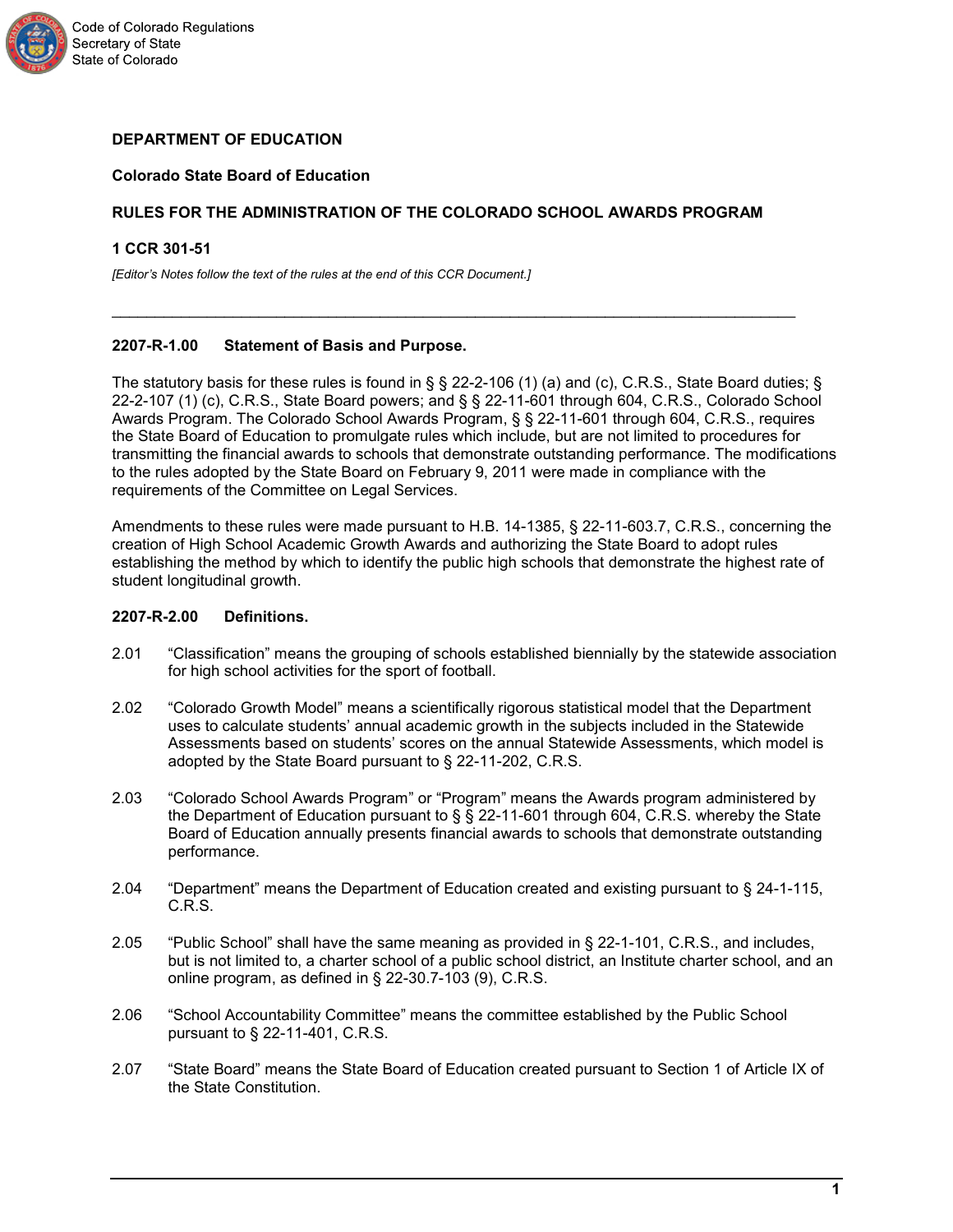2.08 "Statewide Assessments" means the assessments administered pursuant to the Colorado student assessment program created in § 22-7-409, C.R.S., or as part of the system of assessments adopted by the State Board pursuant to § 22-7-1006, C.R.S.

## **2207-R-3.00 Implementation Procedures.**

- 3.01 John Irwin Schools of Excellence Awards
	- 3.01 (A) Of the moneys available for the Colorado School Awards Program pursuant to part 6 of article 11 of title 22 and remaining after the distribution of funding under the Centers of Excellence Awards, one third shall be awarded as John Irwin Schools of Excellence Awards.
	- 3.01 (B) These awards shall be granted to the Public Schools whose level of attainment on the performance indicator concerning student achievement levels, as calculated pursuant to § 22-11-204 (3), C.R.S., is within the top eight percent of all Public Schools in the state.
	- 3.01 (C) Subject to available appropriations, each John Irwin Schools of Excellence Award shall be five thousand, ten thousand, or fifteen thousand dollars.
	- 3.01 (D) These amounts shall depend on the number of pupils attending the Public School as reported in the state's October 1 student count, pursuant to the Public School Finance Act, during the academic school year in which the school's outstanding performance was achieved.
		- 3.01 (D) (1) An amount of five thousand dollars shall be awarded to those schools not exceeding 200 pupils.
		- 3.01 (D) (2) An amount of ten thousand dollars shall be awarded to those schools with more than 200 pupils but not exceeding 500 pupils.
		- 3.01 (D) (3) An amount of fifteen thousand dollars shall be awarded to those schools with more than 500 pupils.
		- $3.01$  (D) (4) If the available appropriations are insufficient to award each school the amount specified, the Department shall reduce all awards for that year proportionately.
		- 3.01 (D) (5) The monetary award shall be based on the total number of pupils within the school.

# 3.02 Governor's Distinguished Improvement Awards.

- 3.02 (A) Of the moneys available for the Colorado School Awards Program pursuant to part 6 of article 11 of title 22 and remaining after the distribution of funding under the Centers of Excellence Awards, two thirds shall be awarded as Governor's Distinguished Improvement Awards.
- 3.02 (B) These awards shall be granted to the Public Schools in the state demonstrating the highest rates of sustained student longitudinal growth across multiple years, measured by median student growth percentiles as calculated by the Colorado Growth Model, and in a manner that appropriately considers school size.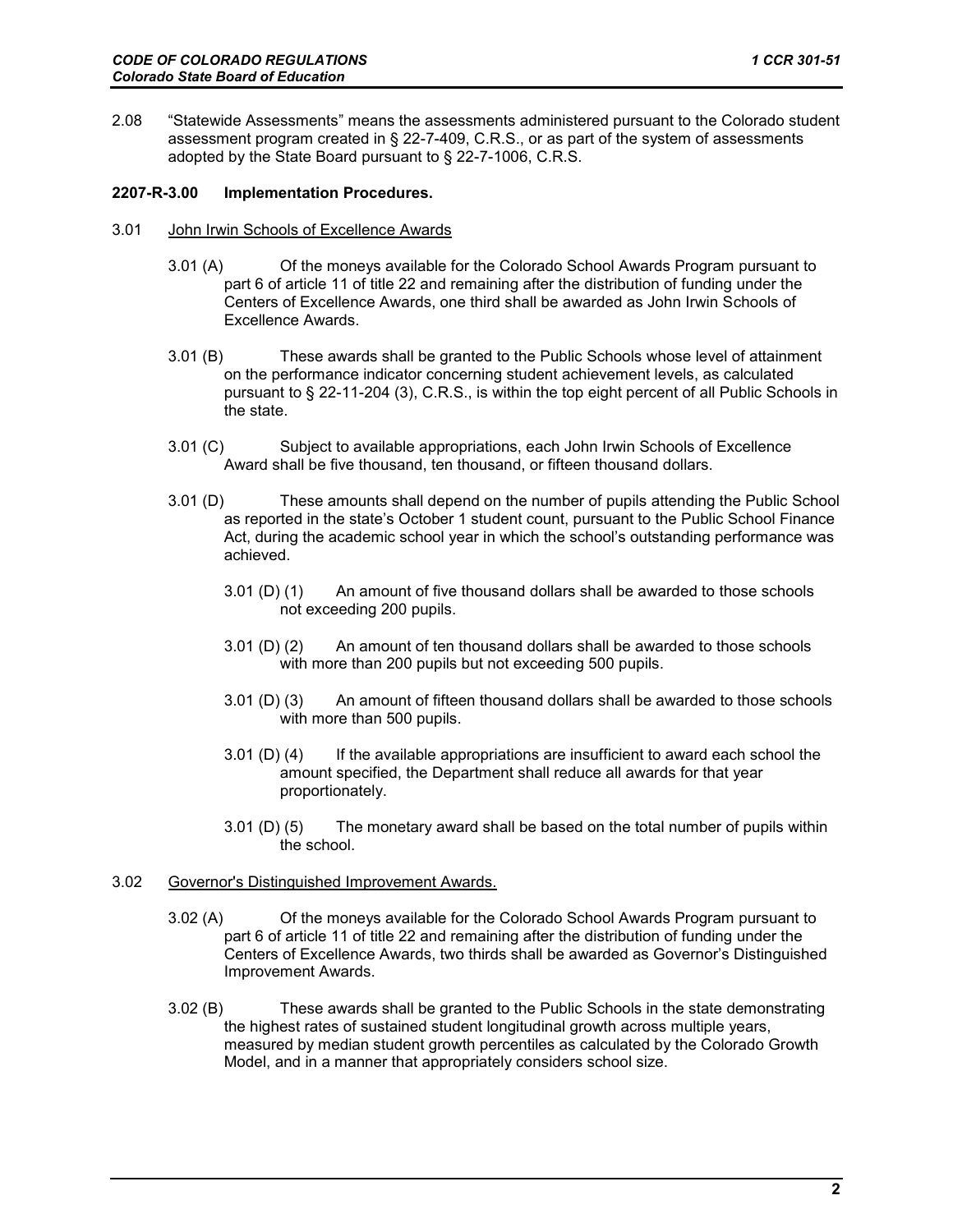- 3.02 (C) Awards shall be given to those elementary, middle and high schools with the highest sustained student growth rates as determined pursuant to subsection (B) of this section and, as appropriate, as informed by the school performance evaluation framework established pursuant to article 11 of title 22.
- 3.02 (D) The number of Public Schools recognized with awards shall be based on the amount of funding available.

## 3.03 Centers of Excellence Awards.

- 3.03 (A) Of the moneys available for the Colorado School Awards Program pursuant to part 6 of article 11 of title 22, two hundred fifty thousand dollars shall be awarded under the Centers of Excellence Awards.
- 3.03 (B) These awards shall be granted to the Public Schools in the state that (1) enroll a student population of which at least seventy-five (75) percent are at-risk pupils, as defined in § 22-54-103 (1.5), C.R.S., and (2) demonstrate the highest rates of sustained student longitudinal growth across multiple years, measured by median student growth percentiles as calculated by the Colorado Growth Model and in a manner that appropriately considers school size.
- 3.03 (C) Awards shall be given to those elementary, middle and high schools with the highest sustained student growth rates as determined pursuant to subsection (B) of this section and, as appropriate, as informed by the school performance evaluation framework established pursuant to article 11 of title 22.
- 3.03 (D) The number of Public Schools recognized with awards shall be based on the amount of funding available.
- 3.04 High School Academic Growth Awards.
	- 3.04 (A) Subject to available appropriations, the State Board shall annually present an award to the public high school that demonstrates the highest levels of student academic growth within each Classification.
	- 3.04 (B) The High School Academic Growth Awards must be in the form of trophies that resemble the trophies presented for athletic accomplishments.
	- 3.04 (C) The following criteria will be used to identify the public high schools that demonstrate the highest rate of student longitudinal growth in one or more years, as measured by the Colorado Growth Model.
		- 3.04 (C) (1) In order to be eligible for the high school growth award, schools must have at least 20 or more students that have growth scores in each of the growth content areas: reading, writing and math. For schools that have at least 20 or more students that have growth scores based on the most recent single year of data, award determinations will be based on a single year of data. For schools that do not have at least 20 or more students that have growth scores based on the most recent single year of data, award determinations will be based on three years of data. Schools that do not have at least 20 or more students that have growth scores based on either one or three years of data will not be considered for a growth award.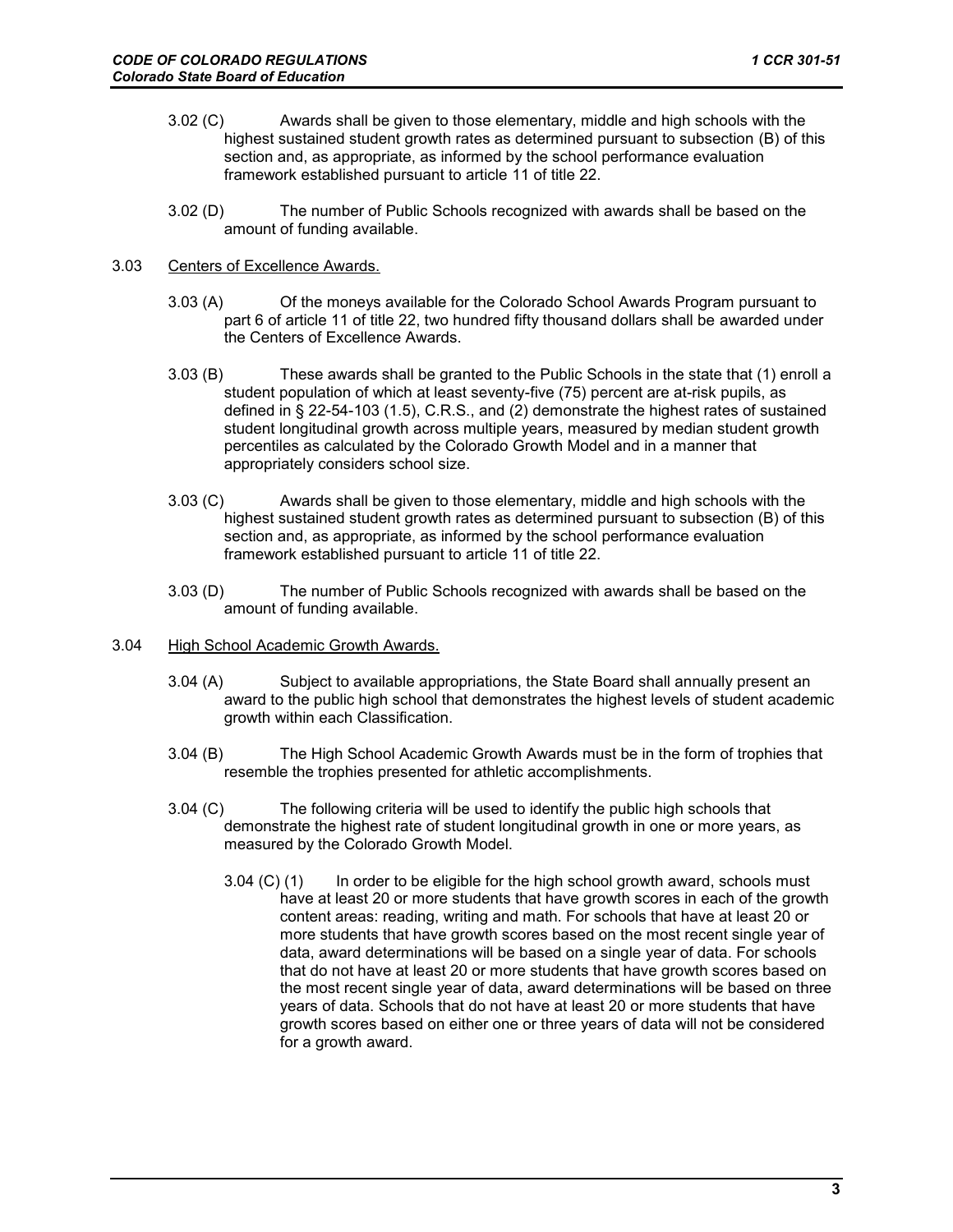- 3.04 (C) (2) A single cross-content median student growth percentile will be used to determine which high schools have demonstrated the highest rates of student growth within each classification. This median will reflect growth data from all three content areas (reading, writing, and math).
- 3.04 (C) (3) Within each Classification, schools with the highest cross- content median growth percentiles will be identified as the highest performers. If there are ties within a given Classification, all schools with the highest ranked crosscontent median growth percentile will be eligible for an award.
- 3.04 (D) The High School Academic Growth Awards are named for each Classification and known as the academic growth award for that Classification.
- 3.04 (E) Any moneys that the department may receive pursuant to § 22-11-605, C.R.S. (1) in the form of public or private gifts, grants, or donations, in the 2014-15 budget year and each budget year thereafter, the department shall use up to one thousand five hundred dollars to award trophies pursuant to § 22-11-603.7. The department shall apportion the remainder of the moneys available for awards as provided in §§ 22-11-602, 22-11-603, and 22-11-603.5, C.R.S.

## 3.05 Distribution of Awards

- 3.05 (A) The State Board shall award funding to Public Schools for use within the Public School as the principal, after consultation with the School Advisory Council, deems appropriate.
- 3.05 (B) Funding shall be distributed directly to the recipient Public School's district or the Charter School Institute, whichever is applicable, on behalf of the recipient Public School. Funding shall only be used for the purposes identified by the Public School's principal.
- 3.05 (C) These award funds shall not supplant moneys made available to the public school from funding received by the school district pursuant to Article 54 of the Colorado School Laws or pursuant to the taxing authority of the school district.
- 3.06 Timeline for Distribution.
	- 3.06 (A) Within 90 days after the Department has conducted its annual review of each Public School's performance, pursuant to § 22-11-210, C.R.S., the State Board shall notify recipients of any of the Colorado School Awards that they have been granted an award.
	- 3.06 (B) Distribution of the award funds, pending annual appropriations, will occur as soon as final determination of award amounts is calculated and moneys become available for distribution.
- 3.07 School Awards Program Fund.
	- 3.07 (A) Funds for the program shall be appropriated to the Department by the General Assembly.
	- 3.07 (B) Any funds unexpended and unencumbered at the end of the fiscal year will remain in the program fund. However, interest from the deposit and investment of these moneys shall be credited to the General Fund.
	- 3.07 (C) No moneys are available to the Department for administering the program.